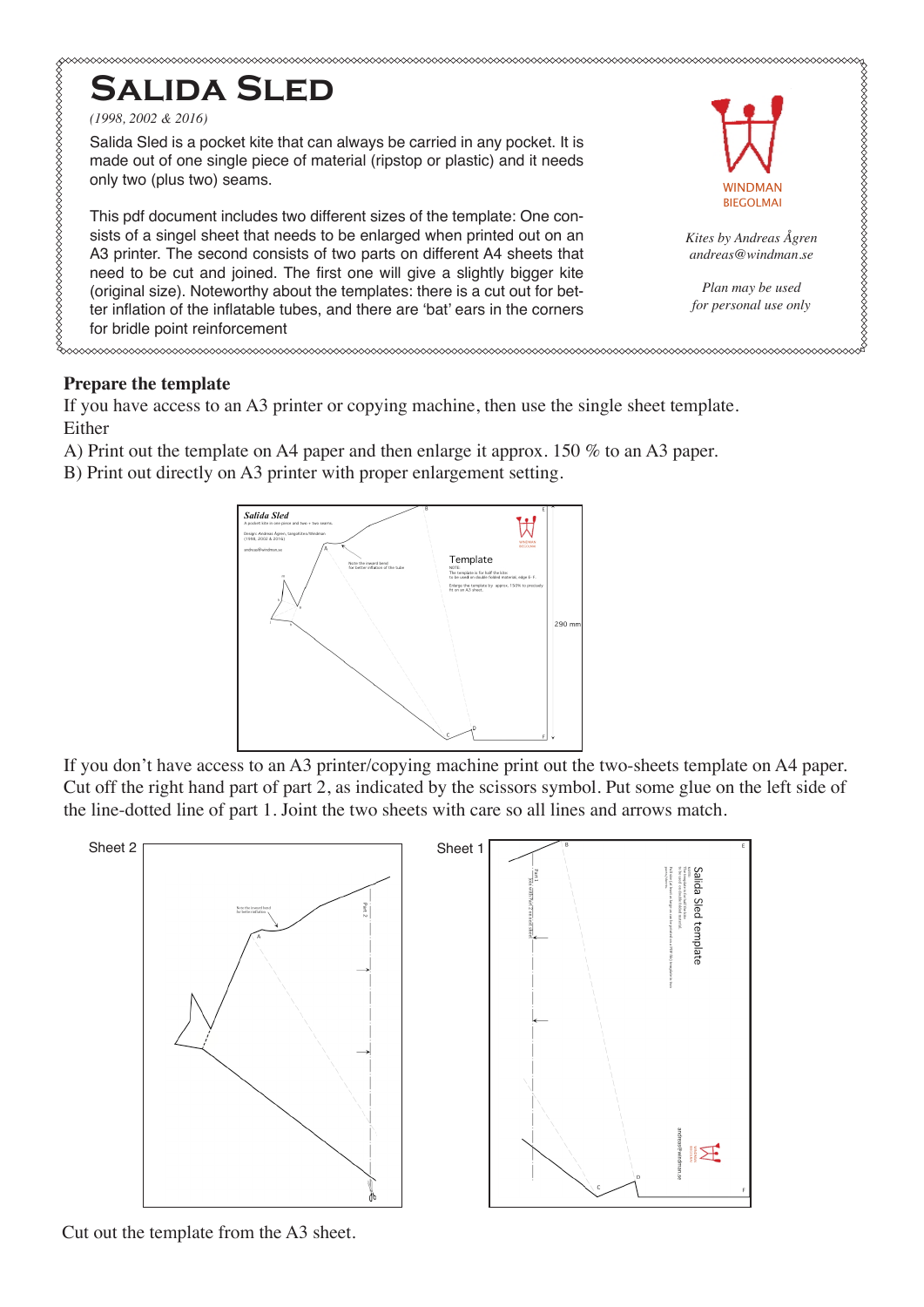#### **Make the Salida Sled**

1. Fold the material (rip stop or plastic sheet) double and cut out according to the template. The side EF of the template should be alongside the fold of the material.



2. Create the inflateable pockets by folding (dotted arrows) the edges inwards, aligning the dashed line A-C with B-D, i.e. B-D should be hidden under A-C. Usually it its easier to achieve this by first drawing the lines A-C and B-D on the material. Do this on boths sides, one side at a time.

For ripstop: sew along the line A-C (both sides). For plastic bag: either hot tack or fold back along the A-C line and use adhesive tape.



3. The corner where the bridle line is to be tied is reinforced by folding the material in several layers. The corner with the extra three layer pieces (triangles) is shown in detail below with the corners marked with letters **g - m,** and for clarity the different layers (triangles) are displayed in different patterns.

I) Put a dot of glue from a glue stick on the dotted triangle in the bottom. Fold the whole extra-layer piece (the 'bat' ear) inwards along the natural edge (**g - h**).

II) With the dotted triangle fixed, put a dot of glue from a glue stick on the striped triangle in the middle. Fold the checkered and the striped triangles back over the dotted triangle along the line **g - j**. III) Now only the checkered triangle is 'outside'. Put a dot of glue from a glue stick on the backside of

the checkered triangle and fold it onto the other side of the material.

IV) The reinforcement is now on both sides of the material.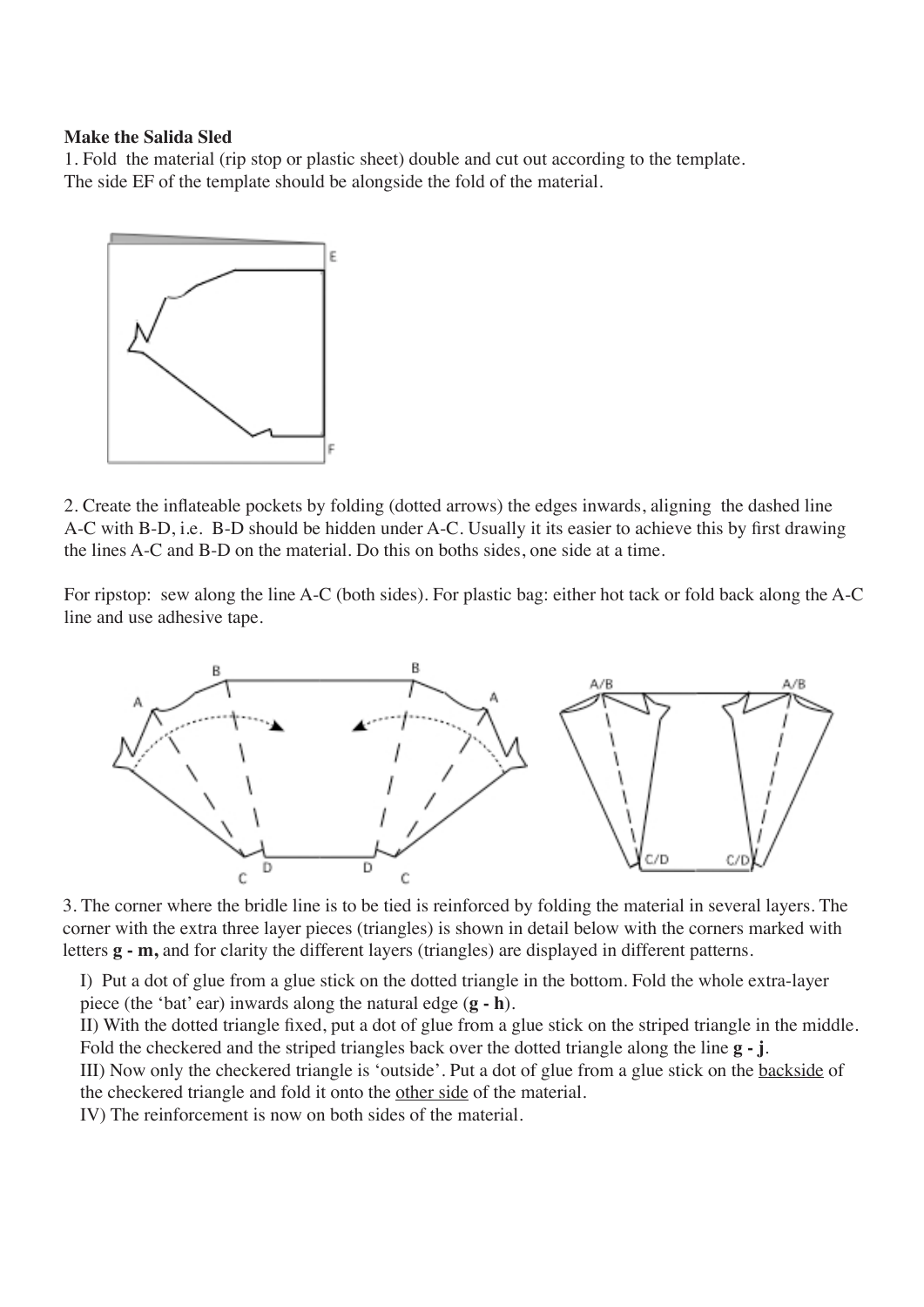

4. Sew a seam just inside the folded triangles (dashed line) to lock them. (For some plastics you can use hot tacking instead of sewing the triangles, or even use staples.)

Burn a (or punch) hole in the middle of the reinforced triangle (inside the seam) for the bridle line.



5. Attach a 1.5 m. long braided string as bridle on both sides with a *Prusik* knot loop in the middle for easy adjustments.



Bridle attached from front edge. Loop with Prusik knot in the bridle line centre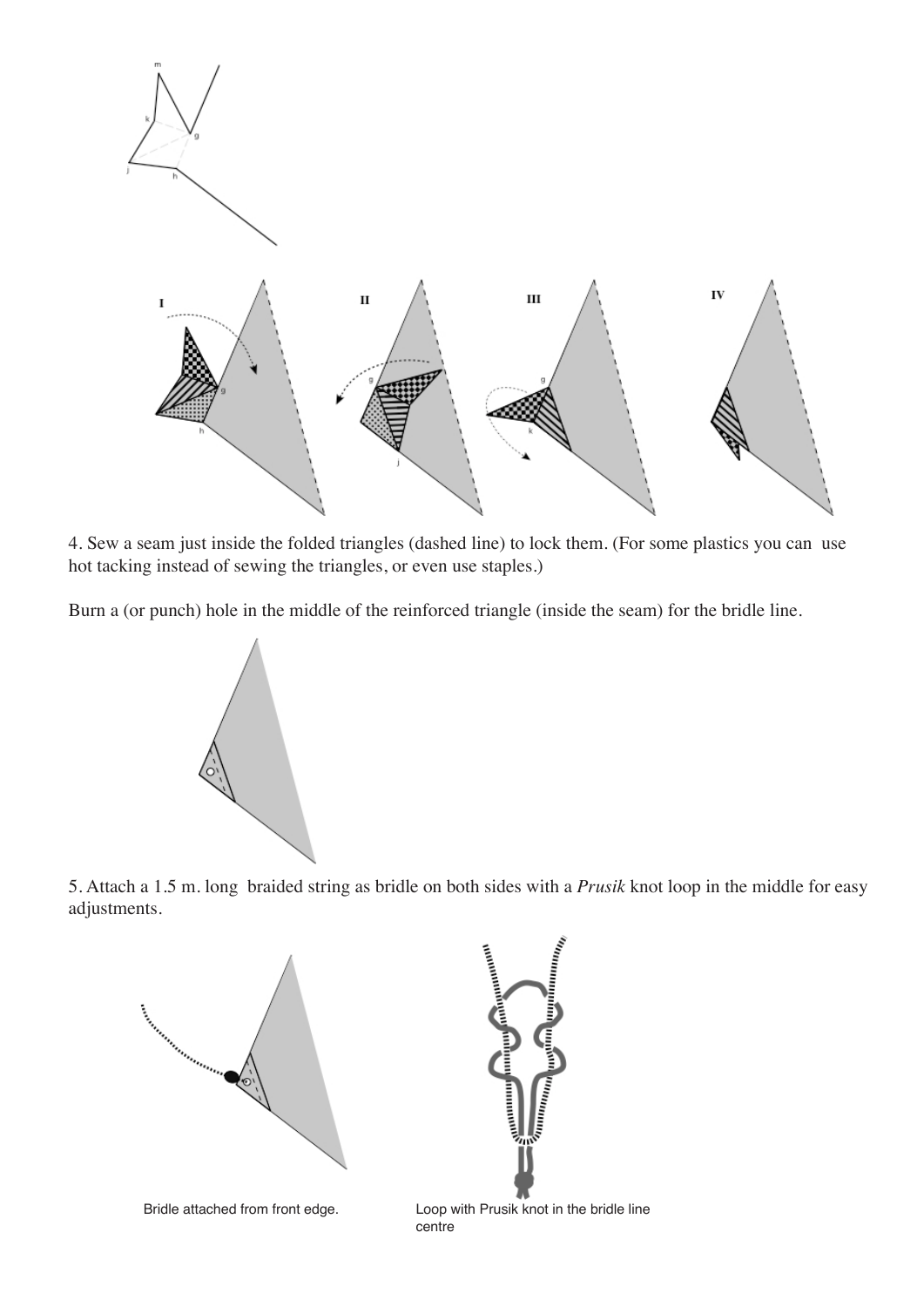*Salida Sled* is a pocket kite to always be carried in any pocket, so it needs a minimal line winder and a small bag. To make launching of the kite easier, the kite should be folded around the winder in a specific way, described below.

### **Line winder**

Make a winder of 3-4 mm plywood or acrylic, 150 mm long. Here is *Ocho*, the special Salida Sled winder, all measurements in mm. The kite line should be tied in the smaller hole in the centre.



### **Bag**

Cut a 370 x 60 mm piece of ripstop.

1. Fold back 5 mm and hem one of the short edges.



2. After, flip over and fold 20 mm of this edge backwards.

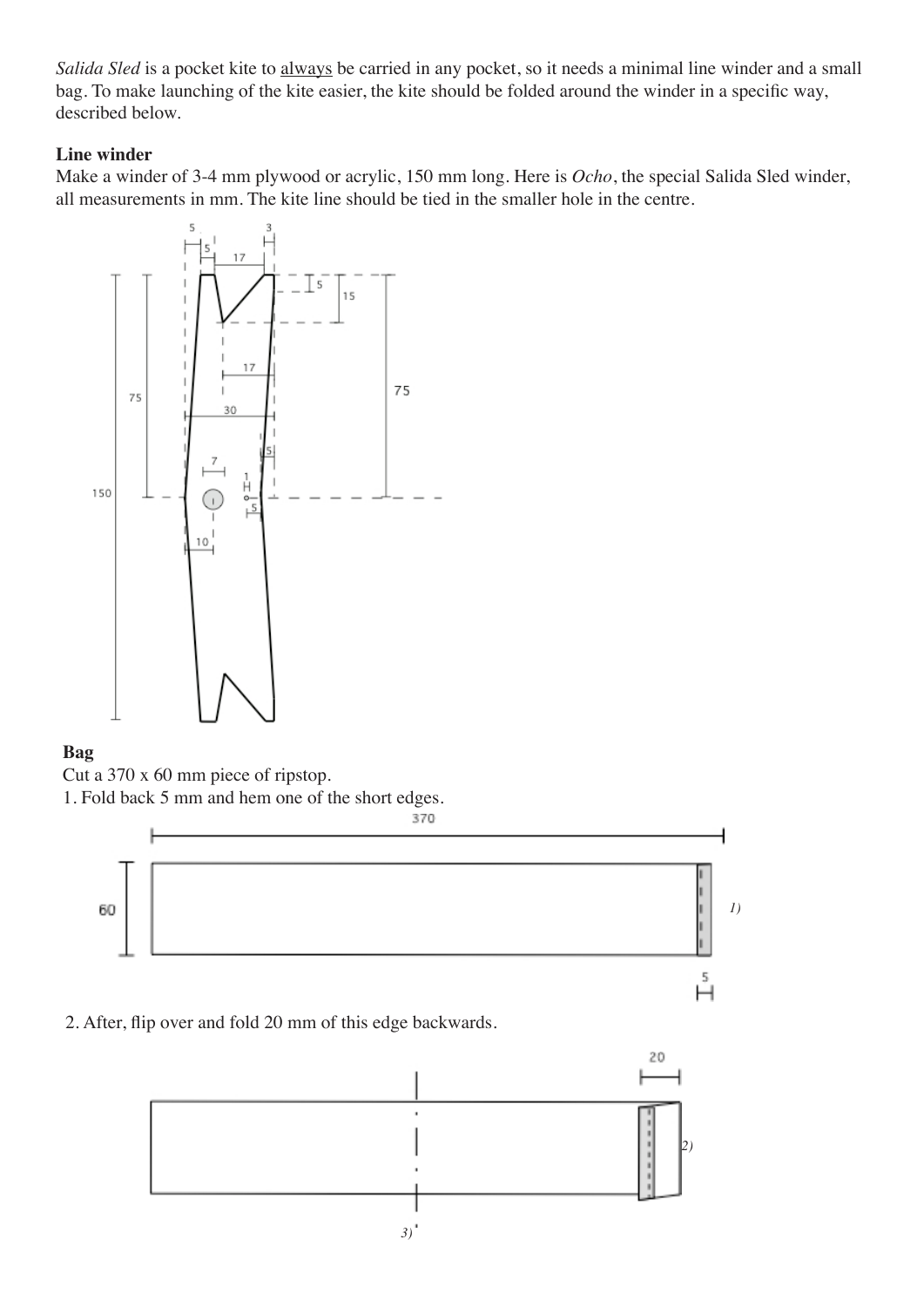3. Fold the ripstop piece double over the hem.



4. Sew along both sides with a 5 mm. sewing allowance.



5. Turn the finished bag inside-out. The lid is on the back side, so turn the lid inside-out too.

# **Launching and flying Salida Sled**

To launch the kite unfold it, make sure the leading edges of the inflateble tubes are clear and smooth down any folding creases.

Hold the top center of the kite with one hand and the winder with some 1.5 m stretched line in the other hand and let go in the wind.

The larger hole in the center of the winder is for holding the winder with the tips of your thumb and index finger to let the line out smoothely as the kite raises to the sky.

The *Salida Sled* is pretty sensitive on symmetry of the left/right side of the bridle, so use the *Prusik* knot loop for easy adjustments: If the kite tilts to the right move the towing point slightly to the right and vice versa.

# **Packing Salida Sled**

Always wind in the line in a figure-of-8 (hence then name *Ocho* and the inward bend on one side of the winder.)

Fold the keels/sides and the whole tubes inwards towards the centre of the kite.

Then fold the sled double along the centre line (dashed). Place the winder on top of the folded sled, hiding the leading edge, and roll the winder down around sled.

Put the roll in the bag and put the bag in your pocket. Now you always will be prepared to fly a kite.

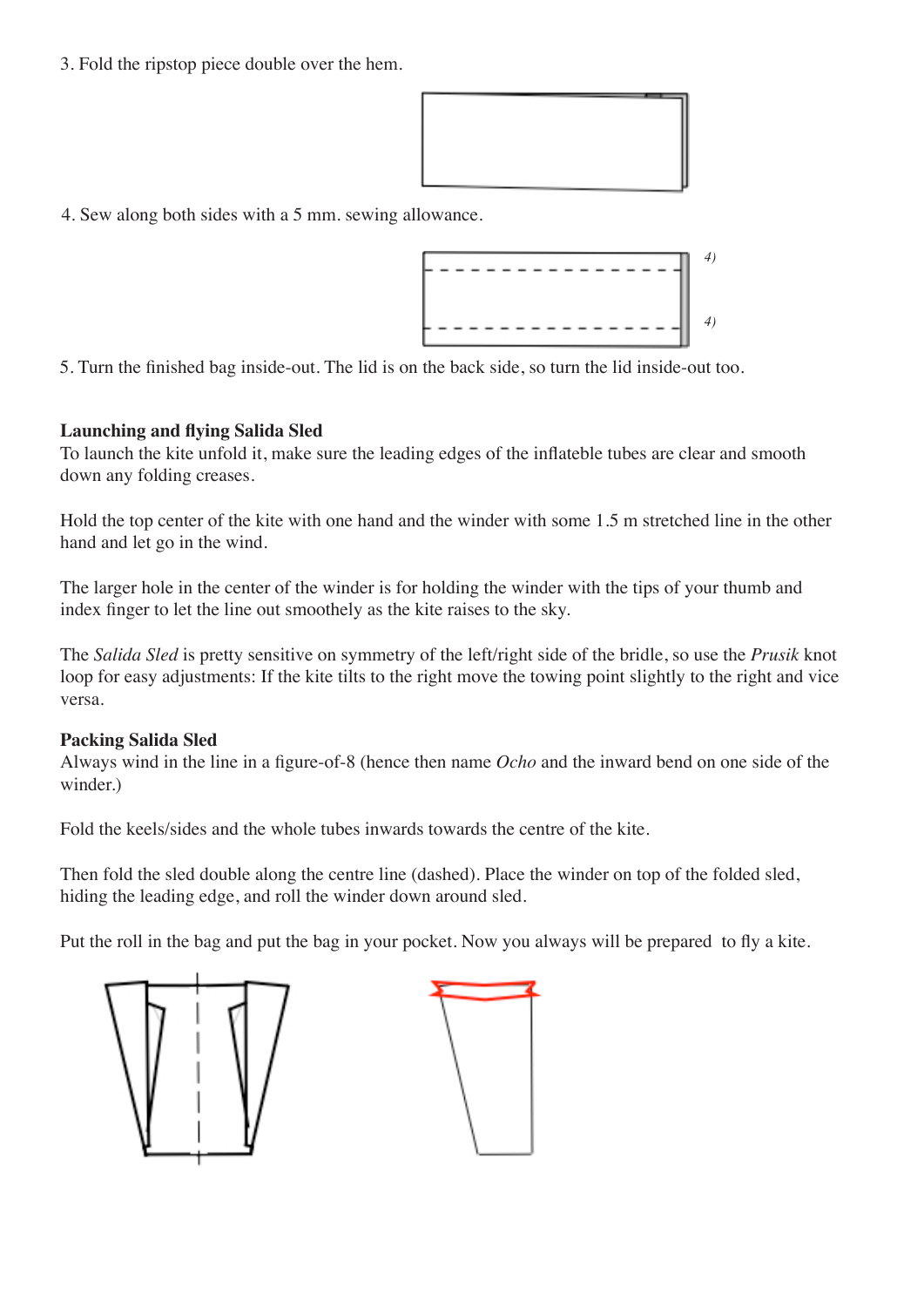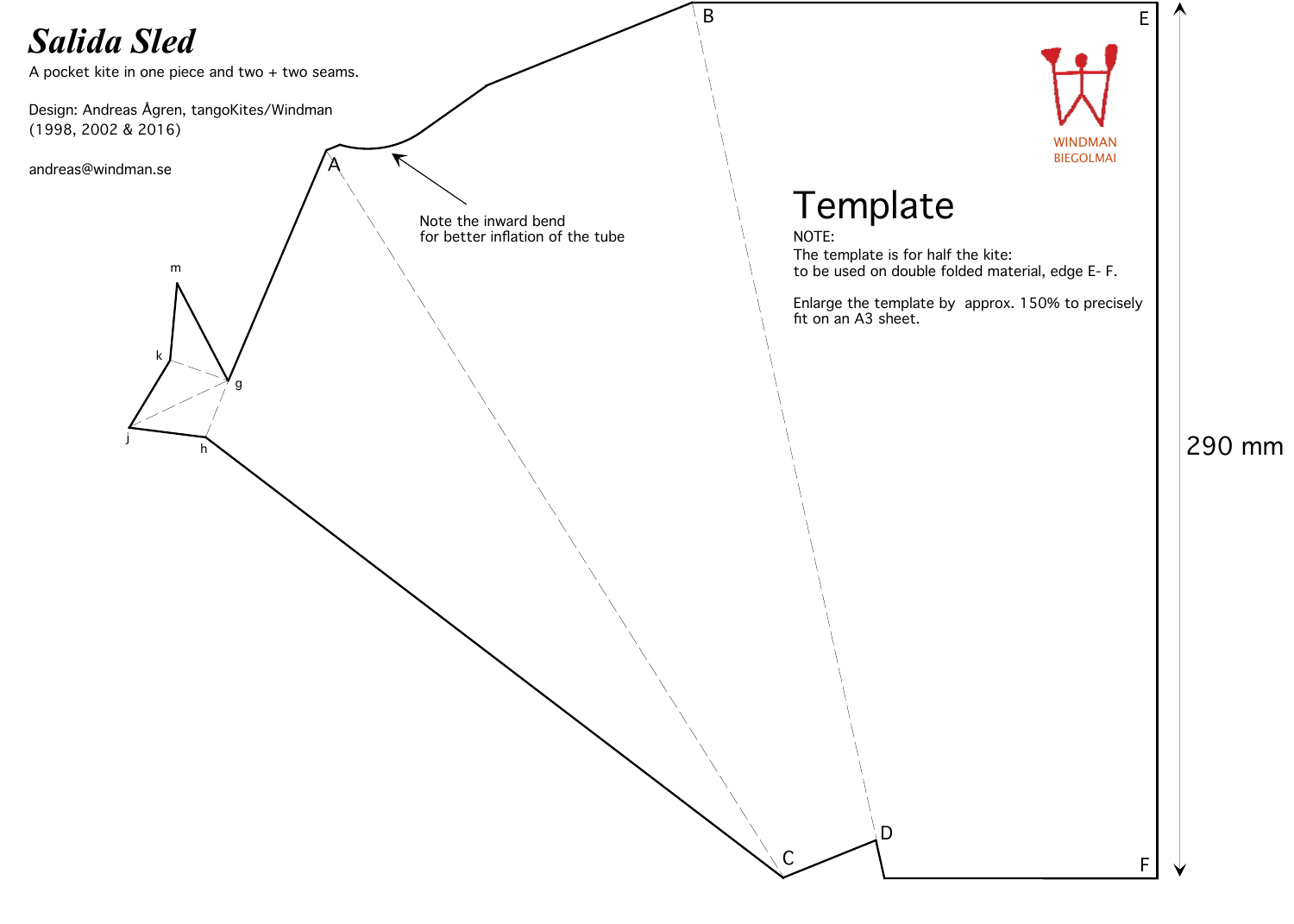

# Salida Sled template

NOTE: The template is for half the kite: to be used on double folded material.

Full size (at least as large as can be printed on a PDF file) template in two parts/sheets.